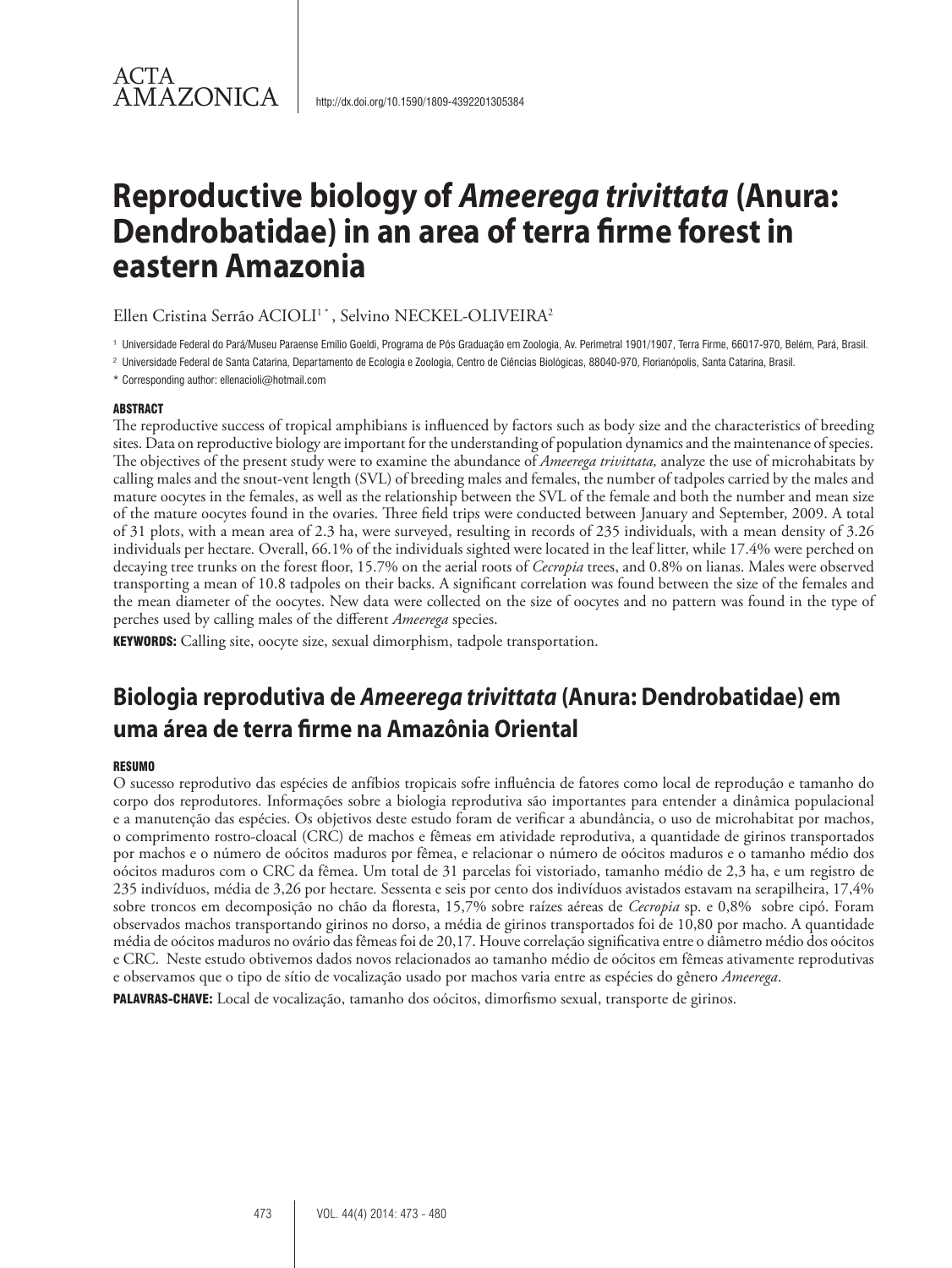

Reproductive biology of *Ameerega trivittata* (Anura: Dendrobatidae) in an area of terra firme forest in eastern Amazonia

## **INTRODUCTION**

The reproductive success of tropical amphibians may vary in relation to the body size of the species and the characteristics of its breeding sites (Fellers 1979; Nascimento *et al.* 2001). Crump (1974) and Halliday and Tejedo (1995) observed a significant relationship between the body size of the female and the size of the spawn, indicating that larger animals make a relatively greater contribution to the subsequent generation. Data on reproductive biology are fundamentally important for the understanding of the population dynamics and conservation of species.

The dendrobatid amphibians are widely distributed in the Neotropics. These frogs lay their eggs in terrestrial nests, such as leaf litter, or arboreal phytotelmata (Duellman 1992; Grant *et al*. 2006). The parents typically take care of the eggs and once they hatch, the male, female or both parents transport the tadpoles on their backs to an appropriate location in which metamorphosis can be completed (Rico *et al*. 2004; Grant *et al.*2006). In Brazil, this family is represented by 26 species distributed in five genera, of which *Ameerega* is the second most diverse, with nine species (Segalla *et al*. 2012; Frost 2013).

The triple-striped poison-dart frog, *Ameerega trivittata*, is one of the most widely distributed species of the genus, occurring practically throughout the Amazon basin, including Bolivia, Brazil, Colombia, Ecuador, French Guiana, Guyana, Paraguay, Peru, Suriname, and Venezuela (Silverstone 1976; Grant *et al*. 2006; Frost 2013). In Peru, Roithmair (1994a) observed that the reproductive success of *A. trivittata* was related to the size of the territory defended by the male. Differences in the size of the territories of male *A. trivittata* may be related to structural features of the habitat, such as the types of substrate used for vocalization, which have implications for the reproductive success of the population. However, no published data are available on the use of microhabitats by the males or the reproductive characteristics of the females of this species.

The present study aimed to: (1) verify the density of *Ameerega trivittata* in an area of terra firme forest in the eastern Amazon basin, and (2) characterize the use of microhabitats by calling males, as well as recording (3) the body size (snoutvent length, SVL) of breeding males and females, (4) the number of mature oocytes carried by the females and the number of tadpoles carried by the males, and analyzing (5) the relationship between the SVL of the female and the number and mean size of the mature oocytes found in the ovaries.

## **MATERIALS AND METHODS**

#### **Study site**

The present study was conducted in a 50,000 ha tract of terra firme rainforest in the municipality of Juruti, in the west

of the Brazilian state of Pará (02º09'08"S, 56º05'32"W; Figure 1). This area is characterized by the presence of relatively large trees, which may reach 50 m in height, such as the Brazil-nut (*Bertholletia excelsa*), maçaranduba (*Manilkara huberi*), and pekea (*Caryocar villosum*), with an understory dominated by palms (Ribeiro *et al*. 2002). Clearings and forest edges are dominated by pioneer tree species, such as those of the genus *Cecropia* (Santos 2000).

Mean annual temperature is approximately 26°C, while relative humidity is normally over 80% throughout the year. Mean annual rainfall is approximately 2200 mm. The rainy season coincides with the period between December and May, with the drier season lasting from June to November (Moraes *et al*. 2005).

#### **Sampling and population density**

We collected samples during three field trips to the study area in 2009 (January 19-February 13; April 25-June 18; July 20-September 1). During the first two expeditions, we surveyed 31 transects, which were separated by a distance of at least 200 m, in order to guarantee the independence of the samples. The sampled area in each transect varied from 1.2 ha to 3.7 ha (*x̄* = 2.3; ha ± 0.7) with a total area of 72 ha. We considered the population density, as the total number of recorded individuals, divided by the total sampled area.

We visited each transect once, with six transects being visited during the first expedition, and 25 during the second. As both expeditions took place during the same rainy season, we considered the transects to be spatial, but not temporal replicates.

The sampling procedure consisted of active searching for individuals of the species *A. trivittata* by two collectors during a period of 1 hour and 30 minutes (Martins and Oliveira 1998). We conducted the surveys between 06:00 - 18:00 h, and recorded all the animals heard or sighted within the transect during the period of search. At the end of each search, we recorded the total length covered in each transect, in order to calculate the sampled area.

#### **Activity patterns and male calling sites**

For each individual sampled, the following data were recorded: (I) sex, (II) behavior of the individual when first sighted, (III) the substrate being used at first sighting, (IV) presence of temporary pools in the immediate vicinity, and (V) the height above the soil at which the individual was located . All the individuals found vocalizing were considered male, while the sex of the specimens not calling could not be determined in the field. When individuals were sighted, they were allocated to one of three activity categories: (I) motionless and silent; (II) motionless and calling, and (III) moving. The substrates were classified as leaf litter, decomposing tree trunk, aerial *Cecropia* roots, and liana.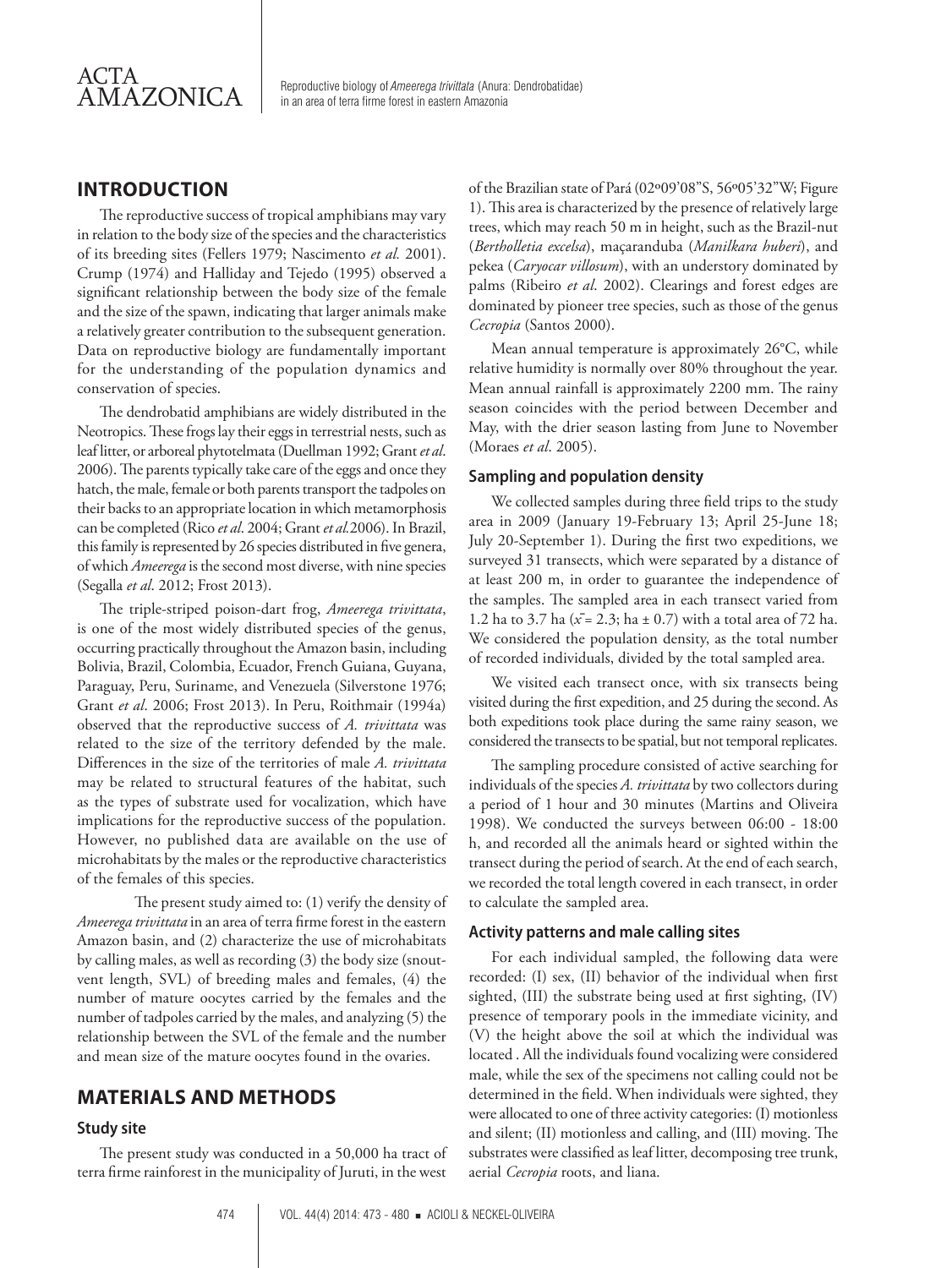Reproductive biology of *Ameerega trivittata* (Anura: Dendrobatidae) in an area of terra firme forest in eastern Amazonia



**Figure 1.** Location of Juruti in the Brazilian state of Pará (map, right) and the study area, demarcated by a dotted line (satellite image on the left).

## **Female reproductive parameters and sexual dimorphism**

We collected a total of 60 *Ameerega trivittata* specimens, which we weighed using a Pesola® spring balance (0.1 g precision, Baar, Swtizerland) and measured (SVL) with digital calipers (0.5 mm precision, Mitutoyo®, Suzano, São Paulo, Brazil). We then euthanized the specimens in 5% Lidocaine for analysis in the laboratory. Two of the specimens were considered to be juveniles and were not included in the analysis of reproductive status. Of the others, 28 were female, and 30, male. We analyzed all the specimens for the presence of longitudinal gular folds, which are typical of the males, but absent in the females (Roithmair 1994a). The males considered to be reproductively active presented two longitudinal gular folds, while females were registered as mature when they had grayish oocytes in the active vitellogenesis class and/or well-defined black and yellow poles, consistent with the post-vitellogenesis

class (Díaz-Páez and Ortiz 2001). We used the *t* test to evaluate the difference in body size between males and females.

We dissected the female specimens and removed their ovaries for the measurement of the number of mature oocytes and their mean diameter. We measured the diameter of the mature oocytes from the animal pole to the vegetal pole with digital calipers (0.1 mm precision, Mitutoyo®, Suzano, São Paulo, Brazil). We examined the relationship between the quantity of mature oocytes and the SVL of the females only for the individuals with post-vitellogenesis class oocytes. The atrophied unspawned post-vitellogenesis class oocytes were not quantified or measured, and were thus excluded from the analysis. We used a simple linear regression to verify the possible relationship between body size (SVL) and the number and mean diameter of the oocytes observed in each female with a 5% significance level.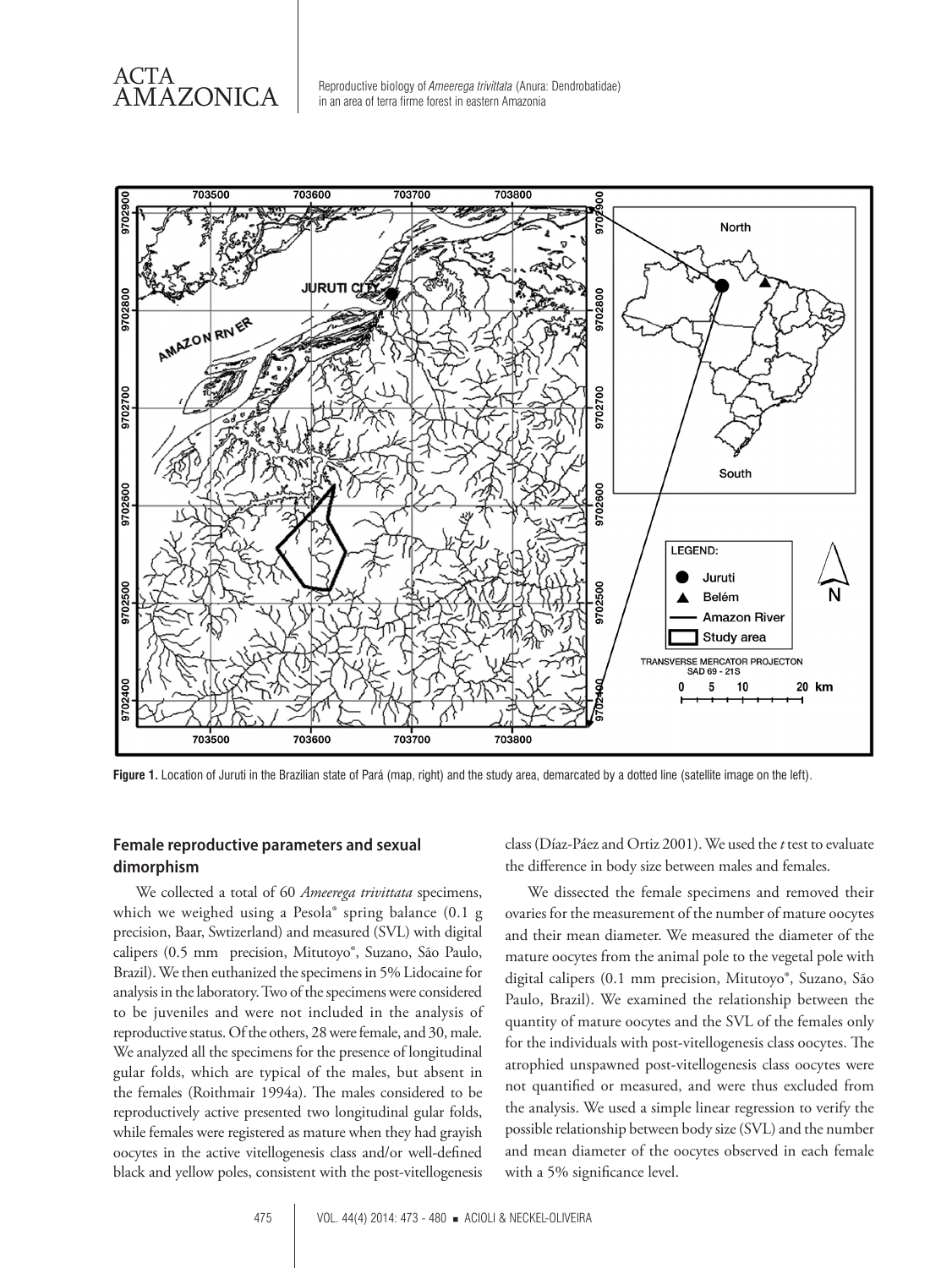## **Additional observations on resting sites and the number of tadpoles transported**

**Table 1.** Substrate used by *Ameerega trivittata* in an area of terra firme forest in eastern Amazonia and the activity of the individuals at the moment of sighting.

We dedicated the third expedition to nocturnal (18:00 - 22:00 h) and diurnal searches (06:00 - 18:00 h). The nocturnal searches were conducted for the collection of data on resting sites and the diurnal searches for the determination of the numbers of tadpoles being carried by the males. Resting individuals were detected with a flashlight along pre-existing trails. Each night, a trail of approximately 2 km was inspected. The resting site and height above the ground of each individual encountered was recorded. These data were not included in the census analysis.

During the diurnal searches, we collected data along five dirt roads that traverse the study area, varying in length from 1.4 km to 10 km. The data were collected by two researchers over a one hour period, using a vehicle running at a constant speed of 5 km per hour. All individuals sighted carrying tadpoles were photographed before being captured in order to count the number of tadpoles being carried. We fixed all the specimens euthanized during the study in 10% formalin and then preserved them in 70% ethanol prior to depositing them in the herpetological collection of the Goeldi Museum (Museu Paraense Emílio Goeldi) in Belém, Pará state, Brazil.

## **RESULTS**

#### **Population density, activity patterns, and male calling sites**

We recorded 235 individuals in the 31 transects, with a mean of 3.26 individuals per hectare, of which 118 were only heard vocalizing, and registered as males. The remaining 117 individuals were sighted, of which 36 were vocalizing and could thus also be recorded as males, while the sex of the other 81 was undetermined. Temporary ponds were observed in only two of the 31 transects. In one of these, we observed nine temporary ponds, while we found six in the other plot. The plot with nine ponds presented the highest abundance of *A. trivittata* (*n* = 31), whereas the plot with six ponds presented the third highest abundance (*n* = 16). *Ameerega trivittata* tadpoles were found in 86.76% of the ponds*.* The surface area of the ponds varied from 0.01 m<sup>2</sup> to 24.63 m<sup>2</sup>  $(x = 1.71 \text{ m}^2 \pm 6.33).$ 

Overall, 66.6% of the individuals sighted were in the leaf litter when observed, 17.1% were located in decomposing tree trunks on the forest floor, 15.5% were observed on aerial *Cecropia* roots, and 0.8% on lianas. With regard to activity patterns, almost half (44.4%) of the individuals were resting in silence, 29.1% were calling, and 26.5% were moving (Table 1). The males were calling on perches, at heights of between 10 cm and 110 cm ( $\bar{x}$  = 44.60 cm  $\pm$  24.60). Half of the perches used by these males were *Cecropia* roots, 46.9% were decaying trunks on the forest floor, and 3.1% were lianas (Table 2).

| Number (%) of Ameerega trivittata individuals sighted |        |        |                           |        |        |  |  |
|-------------------------------------------------------|--------|--------|---------------------------|--------|--------|--|--|
| Substrate                                             | Number | $(\%)$ | Activity category         | Number | $(\%)$ |  |  |
| I eaf litter                                          | 78     | 66.6   | Motionless and<br>silent  | 52     | 44.4   |  |  |
| Decomposing<br>tree trunk                             | 20     | 17.1   | Motionless and<br>calling | 34     | 29.1   |  |  |
| Aerial Cecropia<br>roots                              | 18     | 15.5   | Moving                    | 31     | 26.5   |  |  |
| I jana                                                | 1      | 0.8    |                           |        |        |  |  |
| Total                                                 | 117    | 100    | Total                     | 117    | 100    |  |  |

**Table 2.** Calling perches being used by male *Ameerega trivittata* when sighted in an area of terra firme forest in eastern Amazonia.

| Calling perches used by Ameerega trivittata |        |      |  |  |  |
|---------------------------------------------|--------|------|--|--|--|
| Perch                                       | Number | (%)  |  |  |  |
| Cecropia roots                              | 16     | 50.0 |  |  |  |
| Decaying trunk tree                         | 15     | 46.9 |  |  |  |
| Liana                                       |        | 3.1  |  |  |  |
| Total                                       | 32     | 100  |  |  |  |

#### **Female reproductive parameters and sexual dimorphism**

Of the 28 females collected, 89.3% had AV and/or PV type oocytes, and were thus considered to be reproductively active. The number of non-atrophied PV oocytes recorded per female ranged from 3 to 39 ( $\bar{x}$  = 20.17  $\pm$  8.80;  $n = 17$ ), although no significant relationship was found between female SVL and the number of mature oocytes ( $r^2$  = 0.04;  $P$  = 0.42; Figure 2).

The diameter of mature oocytes varied from 1.69 to 3.88 mm  $(\bar{x} = 2.51 \text{ mm} \pm 0.42; n = 17)$ , and the mean diameter was correlated significantly with female size, i.e., SVL ( $r^2$  = 0.58;  $P =$ 0.01; Figure 3). Twenty-eight of the 30 male specimens were mature. The SVL of the males ranged from 32.02 to 43.21 mm (*x̄* = 38.19 mm ± 2.46; *n* = 28) and that of the mature females from 39.88 to 46.37 mm (*x̄* = 42.87 mm ± 1.66; *n* = 25). On average, then, females were 4.68 mm longer than males (*t* = 8.00; *P* < 0.01; Figure 4).

#### **Additional observations on resting sites and the number of tadpoles transported**

We encountered a total of 43 *A. trivittata* along the road transects, of which, 10 were males transporting tadpoles on their backs. These males were carrying between two and 23 tadpoles  $(x = 10.8 \pm 8.8; n = 10)$ .

We encountered a further 10 individuals during informal nocturnal surveys, sleeping at heights of between zero and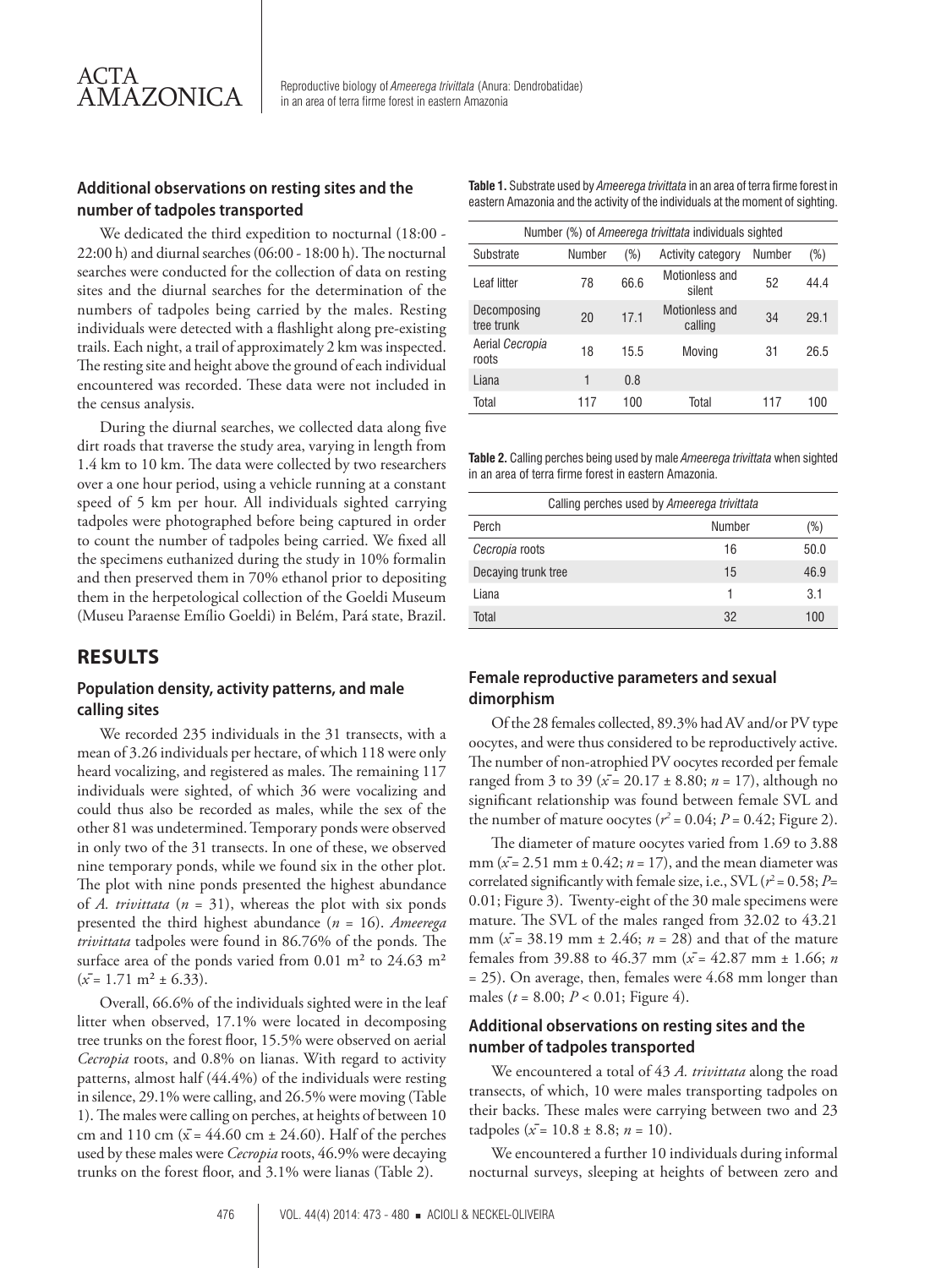## ACTA **AMAZONICA**

Reproductive biology of *Ameerega trivittata* (Anura: Dendrobatidae) in an area of terra firme forest in eastern Amazonia



**Figure 2.** Relationship between the number of mature oocytes and the snoutvent length (SVL) of *Ameerega trivittata* females from a terra firme forest in the eastern Amazon basin.



snout-vent length (SVL) of *Ameerega trivittata* females from a terra firme forest in the eastern Amazon basin.



**Figure 4.** Snout-vent length (SVL) of adult male and female *Ameerega trivittata* from a terra firme forest in the eastern Amazon basin.

60 cm above the ground ( $\bar{x}$  = 30.00 cm  $\pm$  21.08). Eight of these individuals were resting on the leaves of shrubs (one of which had seven tadpoles on its back), one was sleeping on a palm leaf, and the other in the leaf litter. No *A. trivittata* were observed calling or moving after 19:00 h. All individuals observed after this time were registered as sleeping.

#### **DISCUSSION**

Interspecific differences in anuran calling sites may be related primarily to the size and morphology of the animal (Bertoluci and Rodrigues 2002) and the local availability of perches. *Cecropia* roots and decaying trunks were probably used frequently as perches by calling males in the present study due to local availability. The use of perches raised up off the ground by calling *A. trivittata* males is not a typical behavioral pattern in this amphibian family. In Cerrado savanna, for example, Forti *et al*. (2010) observed that most *Ameerega braccata* called from the leaves of bushes and herbaceous plants. Haddad and Martins (1994) observed that *Ameerega flavopicta* usually call from rocks near streams, *Ameerega hahneli* from the leaf litter, and *A. picta* from the branches of dead trees on the leaf litter. Whilst, Brown and Towmey (2009) in a research conducted in north-central Peru recorded that *Ameerega yoshina* males appear to call from the leaf litter and *Ameerega pepperi* males call from elevated positions on boulders.

In the present study, no significant relationship was found between female SVL and the number of mature oocytes. This is consistent with the results of Roithmair (1994b), but not with other studies (e.g. Halliday and Tejedo 1995). Reproductive success in female amphibians is generally related to their SVL, with larger females producing more offspring than smaller ones. However, intraspecific variation in reproductive output of anurans may be related to variation in female properties and environmental conditions (Lüddecke 2002). Another point is that some comparative studies have indicated that egg size increases in the presence of parental care (e.g. Crump 1995; Crump 1996). The positive relationship observed in the present study between female size and the size of the eggs indicates that *A. trivittata* females may invest more in the size of the yolk than the number of oocytes.

 Most species of dendrobatids transport their larvae or tadpoles to different locations to prevent cannibalism, while also enhancing dispersal. The mean number of tadpoles being carried by *A. trivittata* males was equivalent to half the mean number of mature oocytes found in the ovaries of the females. The deposited eggs of frogs are exposed to multiple factors such as predation by invertebrates, desiccation, and fungal attack. Assuming that all oocytes hatch, a larger number of tadpoles would be expected to be transported by the males, as observed in *A. trivittata* by Roithmair (1994b). This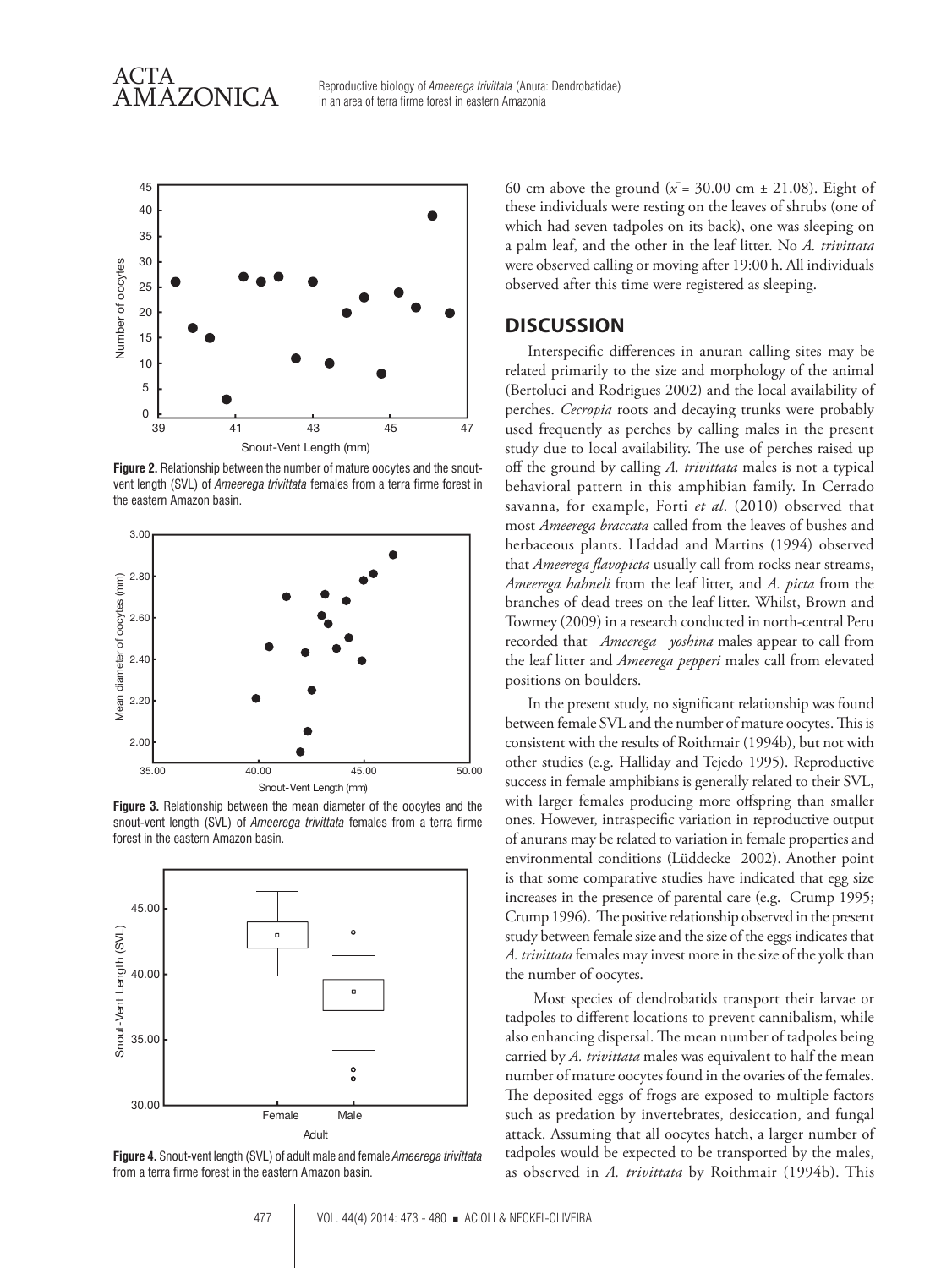Reproductive biology of *Ameerega trivittata* (Anura: Dendrobatidae) in an area of terra firme forest in eastern Amazonia

suggests that the males either do not remove all the tadpoles all at once or deposit them in different pools. In this case, a male may be found carrying different numbers of tadpoles at any given moment, depending on the stage of the transfer process. Alternatively, some of the tadpoles may be lost during transportation, or not all oocytes hatch.

In some species, the males may carry the tadpoles for a number of days before finding a temporary pool (Wells 1980), which would account for the individuals found sleeping at night with tadpoles on their backs, as observed in the present study, in which one male was observed sleeping with 10 tadpoles on its back on a fallen tree trunk 30 cm above the ground. However Roithmair (1994b) recorded a different pattern – in all but one case, all the tadpoles of a given clutch were transported together. In the one exception, the male transported 24 tadpoles on the first day and returned on the following day to retrieve the remaining eight tadpoles. The transportation of varying numbers of tadpoles has also been observed in the congeneric species, *Ameerega flavopicta* by Toledo *et al*. (2004), and *Ameerega hahneli* by Haddad and Martins (1994).

## **CONCLUSION**

This study presents new data on the size of the oocytes of *Ameerega trivittata*, as well as the relationship between oocyte size and SVL. The sexual dimorphism observed in the study was typical of the dendrobatids in general. The use of perches above the ground for calling is also typical of the genus *Ameerega*, although the type of substrate used – *Cecropia* roots and fallen trunks – are different from those used by other species. More detailed data on the other species that inhabit the same biome, such as *Ameerega hahneli, A. petersi*, and *A. picta*, would provide a more reliable basis for the understanding of phylogenetic patterns in this group.

## **ACKNOWLEDGMENTS**

We thank João Carlos, Fabrício Correa, Heriberto Figueira, and Marcelo Viana for their assistance in both the field and the laboratory. We would also like to thank Taran Grant, Marcelo Menin, Ulisses Gallati, Gleomar Maschio, Maria C. Santos-Costa, Paulo Bernardes, Felipe Toledo, and Domingos J. Rodrigues for their suggestions. We are also grateful to Rafael Salomão, coordinator of the fauna monitoring project, for making fieldwork possible, Alcoa World Alumina for financial support, and Coordenação de Aperfeiçoamento de Pessoal de Nível Superior (CAPES) for providing a scholarship. Specimen collection was authorized by Instituto Brasileiro do Meio Ambiente e dos Recursos Naturais Renováveis (IBAMA), special license number 02018/001126/07.

## **REFERENCES**

- Bertoluci, J.; Rodrigues, M. T. 2002. Utilização de habitats reprodutivos e micro-habitats de vocalização em uma taxocenose de anuros (Amphibia) da Mata Atlântica do sudeste do Brasil. *Papéis Avulsos de Zoologia*, 42: 287-297.
- Brown, J.; Twomey, E. 2009. Complicated histories: three new species of poison frogs of the genus *Ameerega* (Anura: Dendrobatidae) from north-central Peru. *Zootaxa,* 2049: 1–38.
- Crump, M. L. 1974. Reproductive strategies in a tropical anuran community. *Miscellaneous Publication of the Museum of Natural History of the University of Kansas*, 61: 1–68.
- Crump, M. L. 1995. Parental care. In: Amphibian biology. Heatwole, H. Sullivan, B. K. (Ed.) *Social behavior*. v.2. Surrey Beatty and Sons, Chipping Norton, New South Wales, Australia, p. 518–567
- Crump, M. L. 1996. Parental care among the amphibia. *Advances in the Study of Behavior*, 25: 109–144.
- Díaz-Páez, H.; Ortiz; J. C. 2001. The reproductive cycle of *Pleurodema thaul* (Anura, Leptodactylidae) in central Chile. *Amphibia-Reptilia*, 22: 431-445.
- Duellman, W. E. 1992. Reproductive strategies of frogs. *Scientific American,* 267: 58-65.
- Fellers, G. M. 1979. Agression, territoriality, and mating behaviour in North American treefrogs. *Animal Behaviour*, 27: 107-119.
- Forti, L. R.; Strussmann, C.; Mott, T. 2010. Acoustic communication and vocalization microhabitat in *Ameerega braccata* (Steindachner, 1864) (Anura, Dendrobatidae) from Midwestern Brazil. *Brazilian Journal of Biology*, 70: 211-216.
- Frost, D. R. 2013. Amphibian Species of the World: an Online Reference. Version 5.6 . http://research.amnh.org/herpetology/ amphibia/index.html. Accessed on 01/01/2014.
- Grant, T.; Frost, D. R.; Caldwell, J. P; Gagliardo, R.; Haddad, C. F. B; Kok, P. J. R.; Means, B. D.; *et al*. 2006. Phylogenetic systematics of dart-poison frogs and their relatives (Anura: Athesphatanura: Dendrobatidae). *Bulletin of the American Museum of Natural History,* 299: 1-262.
- Haddad, C.F.B.; Martins, M.1994. Four species of Brazilian poison frogs related to *Epipedobates pictus* (Dendrobatidae): taxonomy and natural history observations. *Herpetologica*, 50: 282-295.
- Halliday, T.; Tejedo, M. 1995. Intrasexual selection and alternative mating behaviour. In: Heatwole, H.; Sullivan, B. K. (Ed). *Amphibian Biology*. Surrey Beatty and Sons, Australia, p. 419- 468.
- Lüddecke, H. 2002. Variation and trade-off in reproductive output of the Andean frog *Hyla labialis*. *Oecologia,* 130: 403-410.
- Martins, M.; Oliveira, M. E. 1998. Natural history of snakes in forests of the Manaus region, Central Amazonia, Brazil. *Herpetological Natural History*, 6: 78-150.
- Moraes, B. C.; Costa, J. M. N.; Costa, A. C. L.; Costa, M. H. 2005. Variação espacial e temporal da precipitação no Estado do Pará. *Acta Amazonica*, 35: 207-214.
- Nascimento, L. B.; Carvalho, R. R.; Wogel, H.; Fernandes, D. S.; Feio, R. N. 2001. Reprodução e descrição do girino de